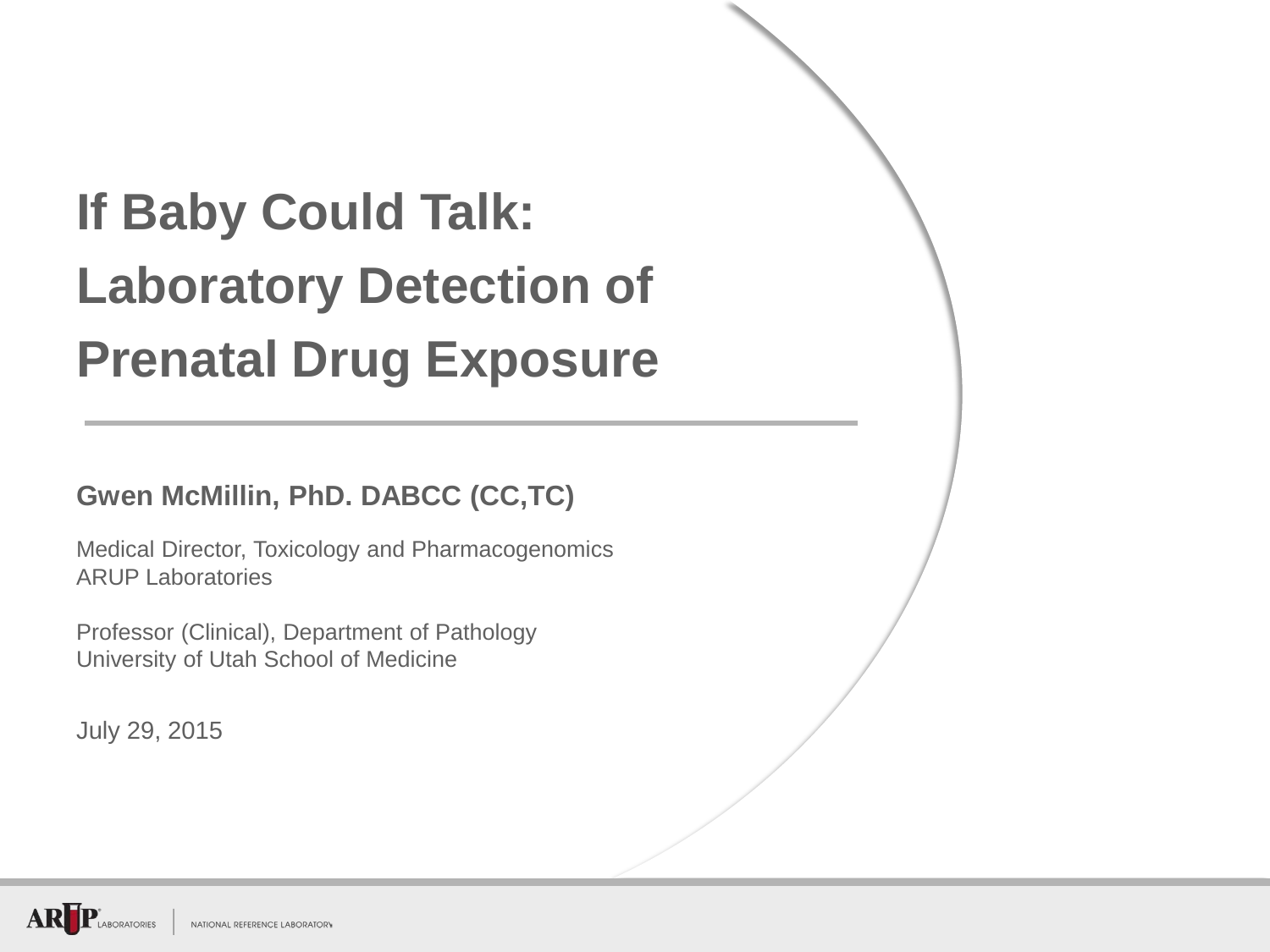#### **Illicit drug use while pregnant**

- 5.9% of all ages
- 18.3% age 15-17
- 9.0% age 18-25
- 3.4% age 26-44



#### What about prescription drug use and misuse?

2012 SAMHSA National Survey on Drug Use and Health, NSDUH Series H-46, HHS Publication 13- 4795, Rockville, MD, USA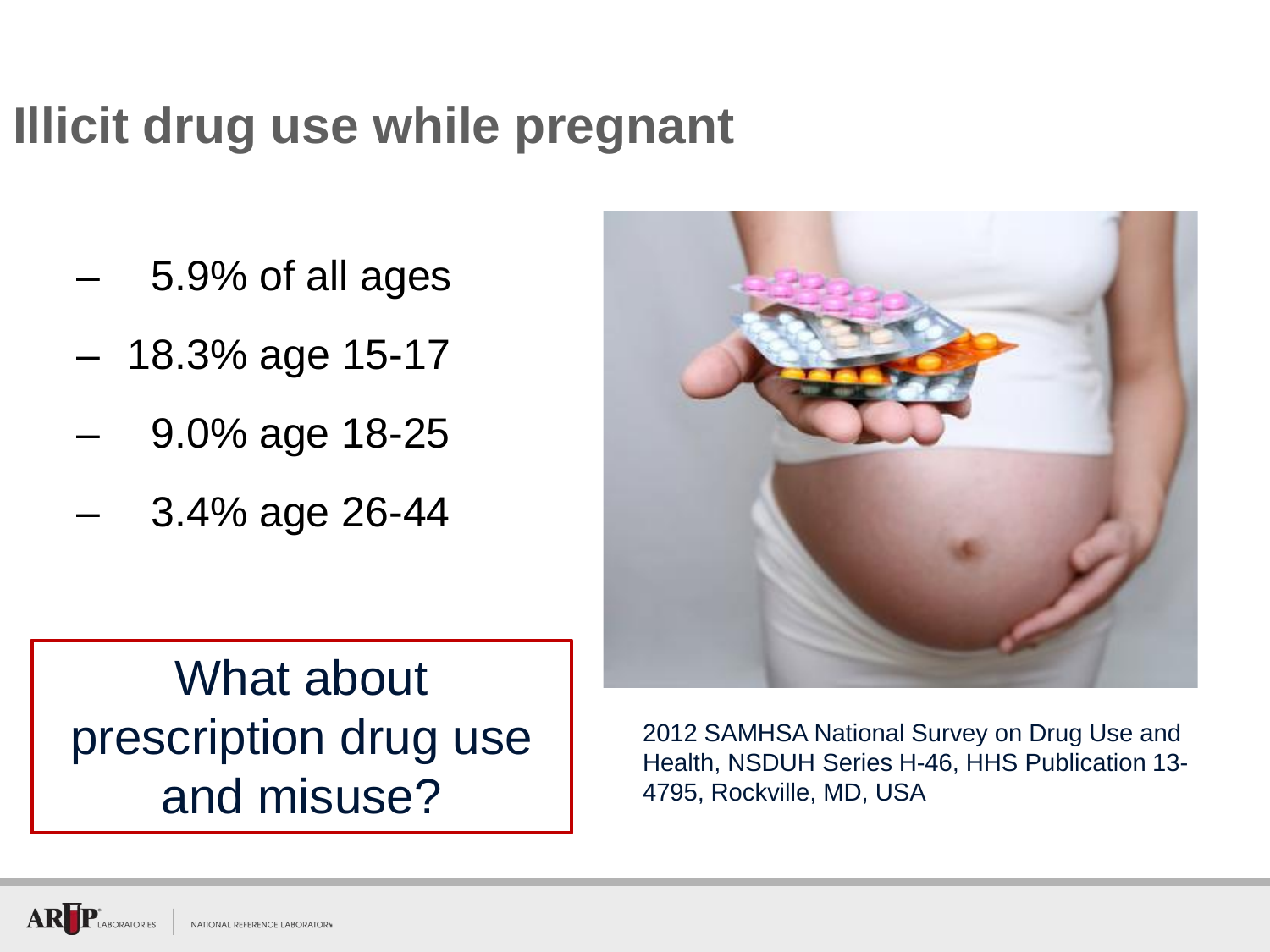

*The number of infants diagnosed with neonatal abstinence syndrome (NAS) has increased >10-fold since 1995. Between 2010-11*

- 99.6% tested positive for opioid exposure
- 97.1% admitted to intensive care units; average stay was 26.1 days
- <1% were documented to use heroin

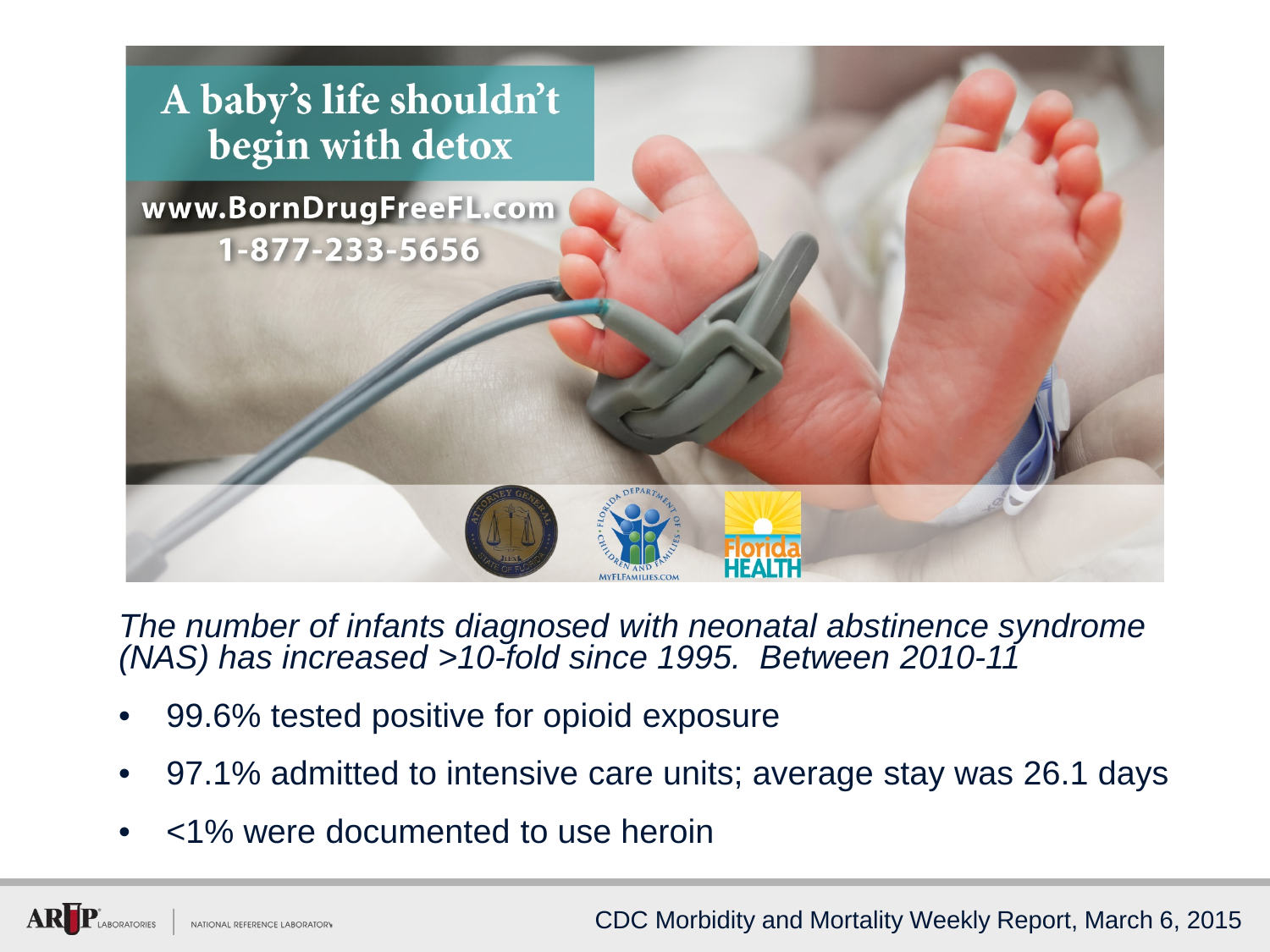

# **AN ESTIMATED 10-11% OF ALL BIRTHS IN THE USA ARE AFFECTED BY PRENATAL DRUG EXPOSURE**

http://www.ncsacw.samhsa.gov/resources/substance-exposed-infants.aspx

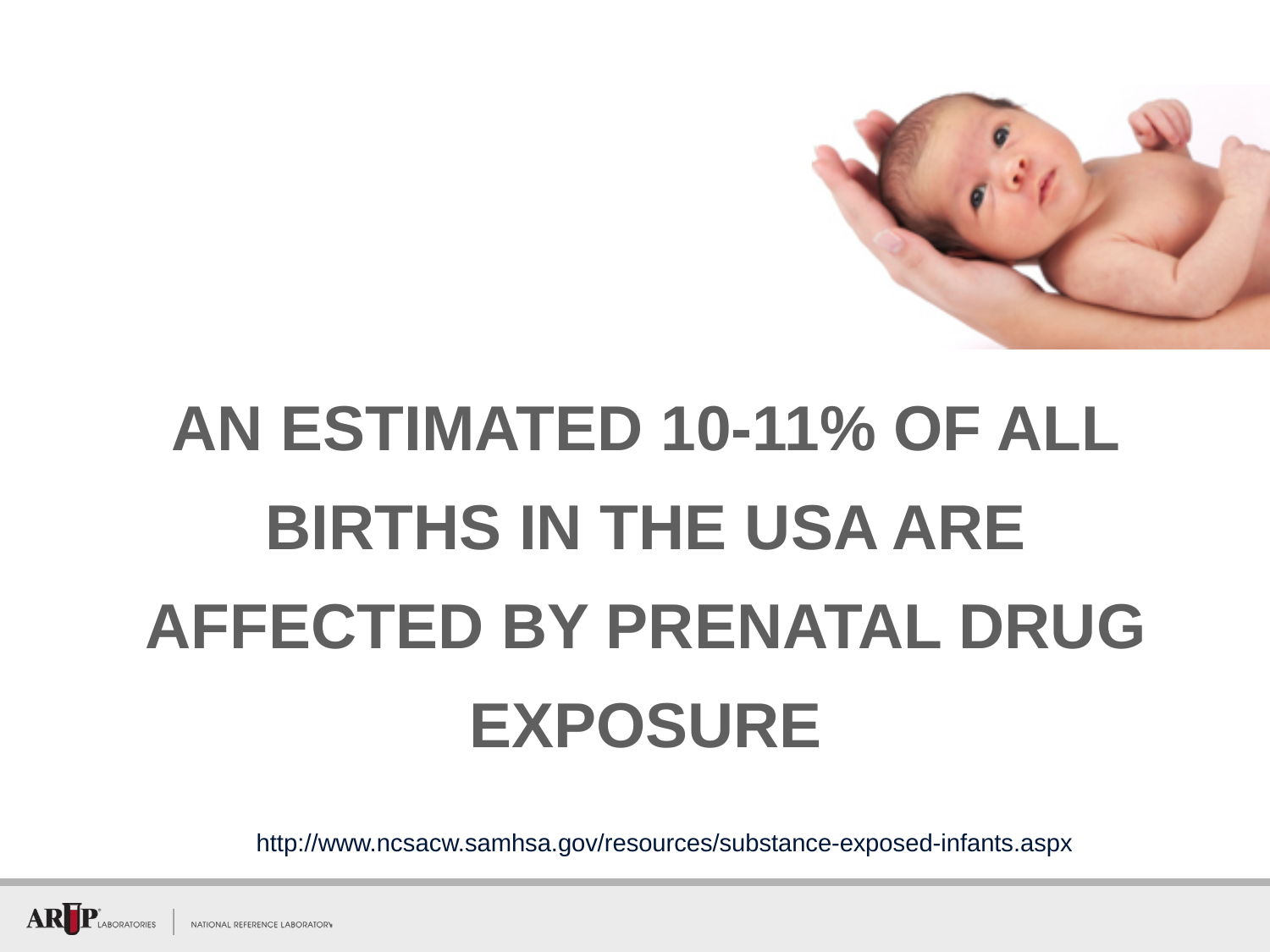**Drugs in Pregnancy –** *what it means for baby*

- Premature birth
- Low birth weight
- Withdrawal symptoms (e.g., NAS)
- Feeding issues / failure to thrive
- Developmental delays
- Behavioral problems
- **Neglect**
- Increased risk of drug abuse later in life



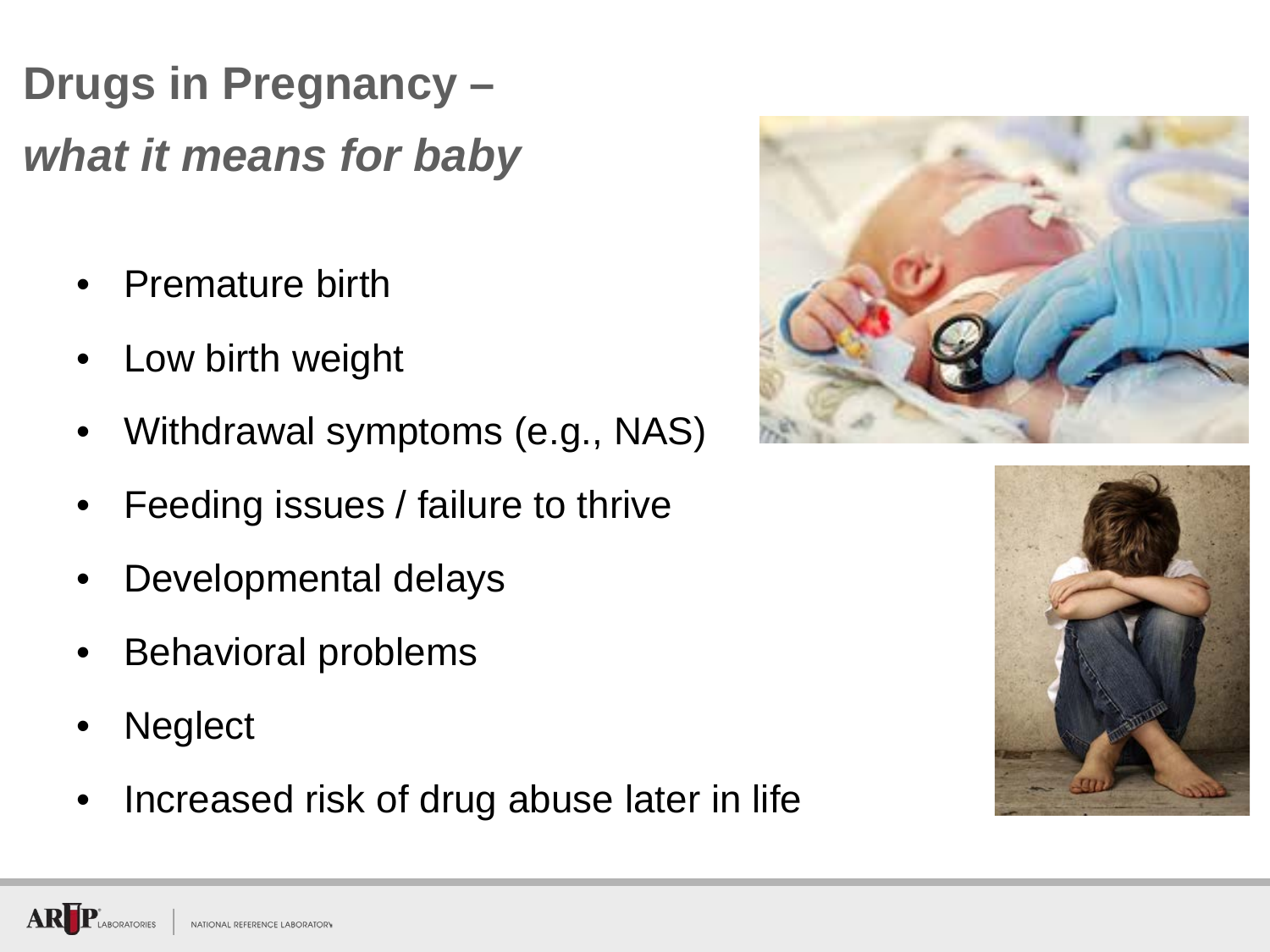#### **How to detect prenatal drug exposure?**

- Maternal self-report
	- Unreliable and under-estimates use
- Maternal testing
	- Serial, comprehensive testing is not practical or costeffective for most
	- Does not prove that baby was exposed (or not)
- Maternal screening to evaluate risk of exposure
- Newborn testing

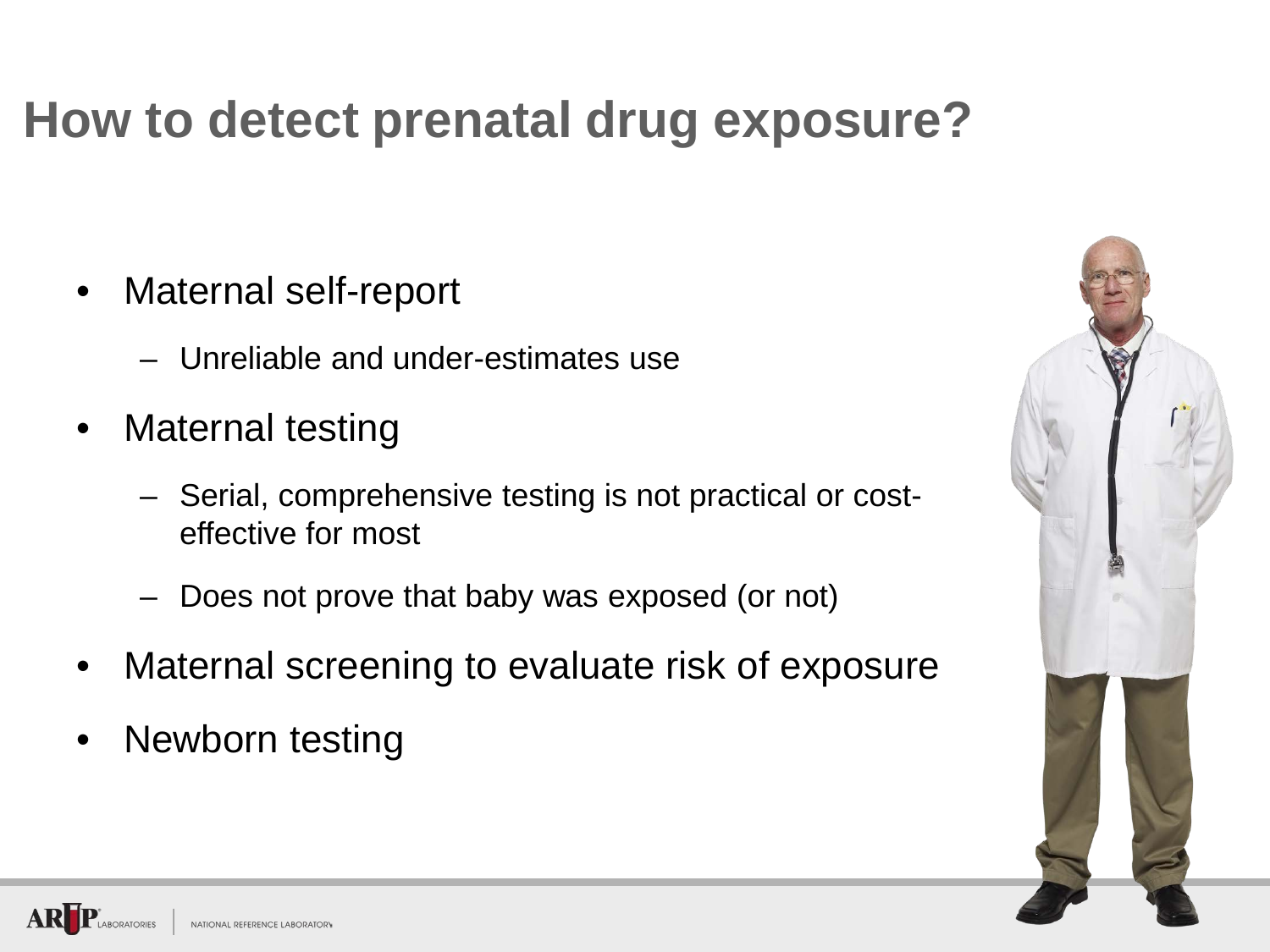#### **Approach to detect drug-exposed newborns**

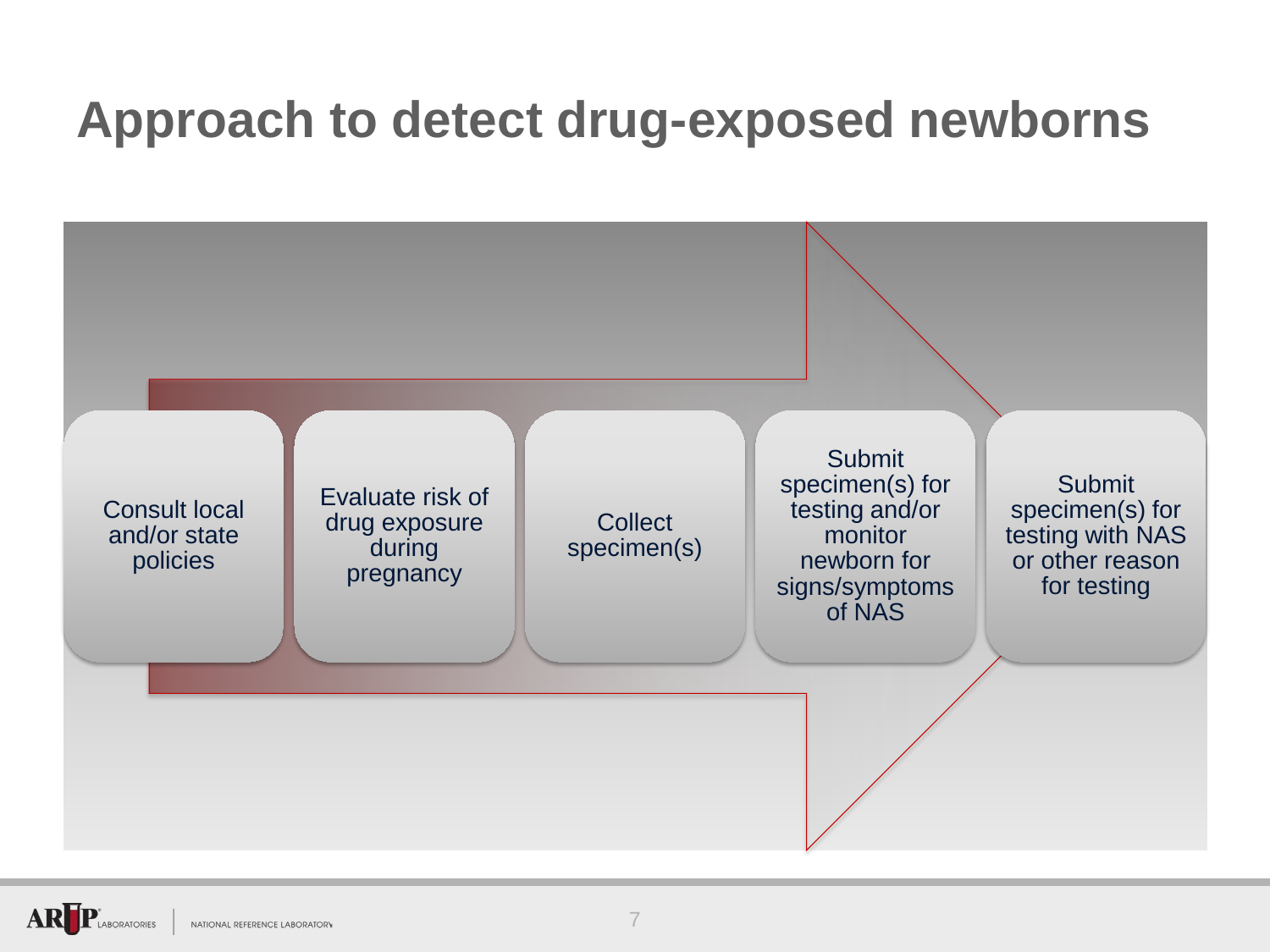#### **Specimens for drug detection**



Estimated detection window

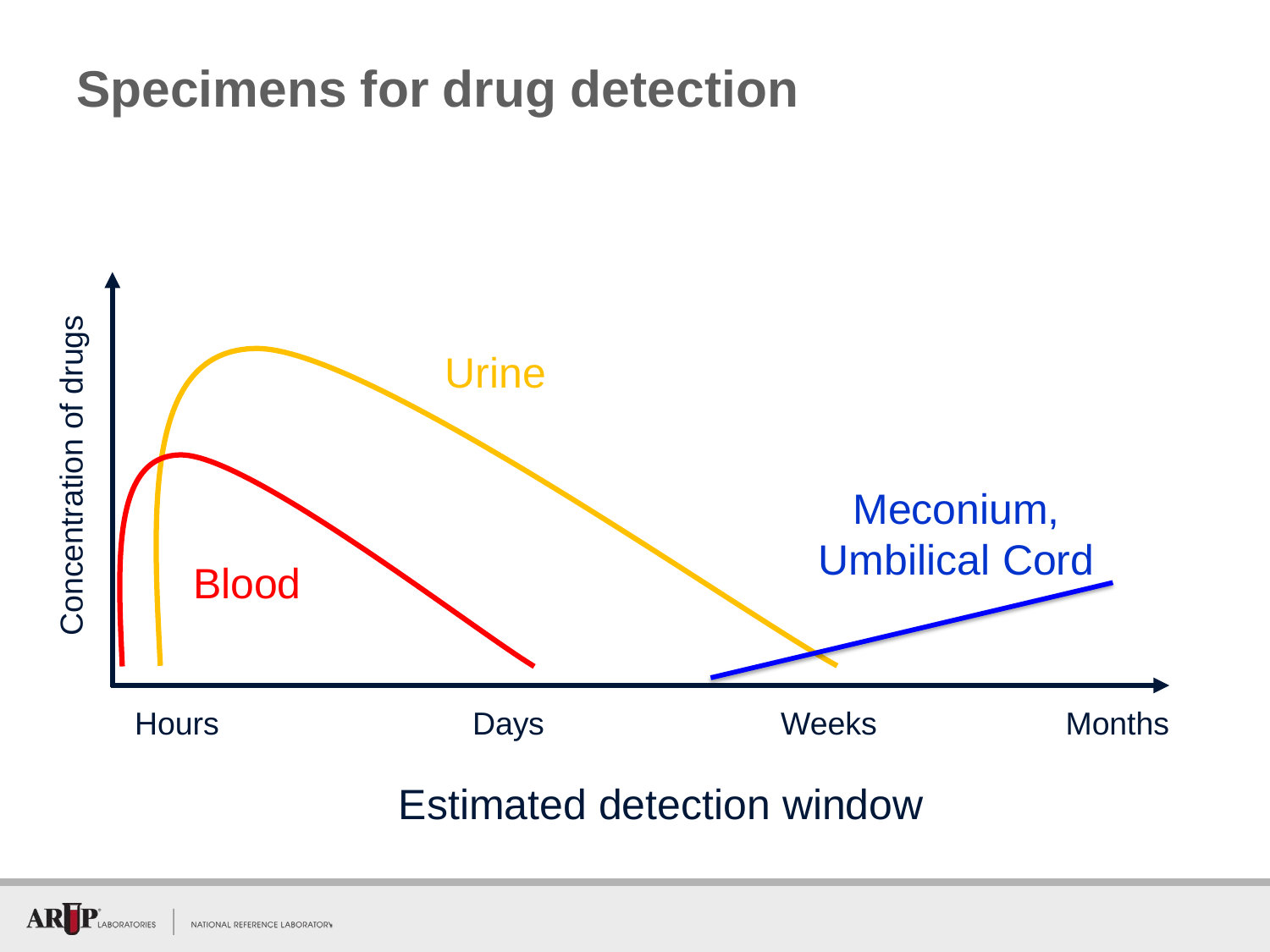#### **Meconium**

- First stool of the newborn
- Used for drug testing for  $\sim$ 25 yrs
- Begins to form at  $~12-16$  wks gestation
- Accumulates over remainder of pregnancy
- Largest quantity accumulates in late pregnancy
- Usually passes within 48 hours of birth
- Looks different than milk stool
- Collection requires coordinated efforts and may not be available

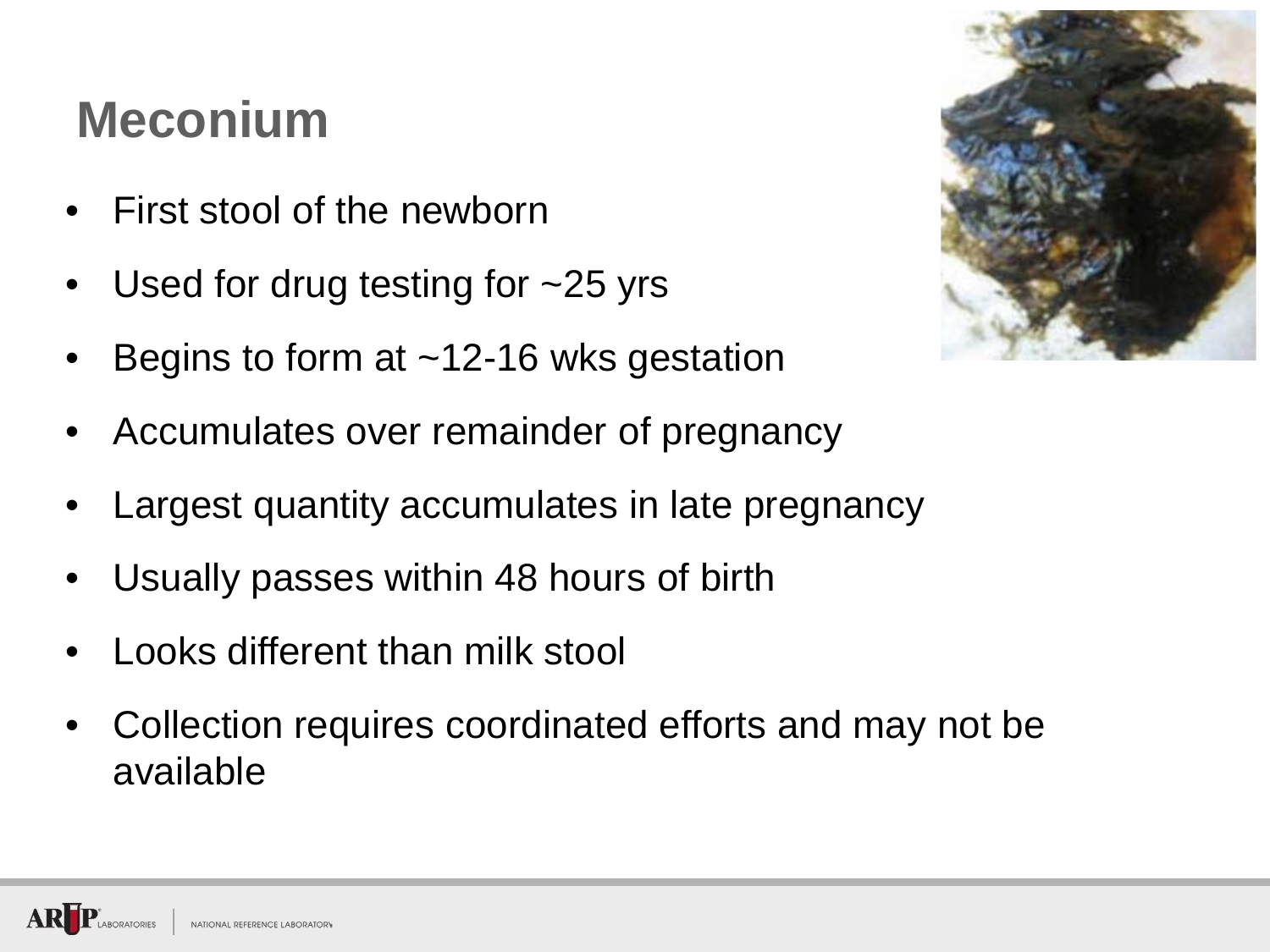### **Umbilical cord tissue**

- Forms  $\sim$ 5<sup>th</sup> week of gestation
- Grows with fetus throughout pregnancy
- Typically about 20 in long with full term births
- Drugs appear to deposit consistently across the length of cord
- Easy to collect at time of birth
- Particularly useful for high-risk scenarios wherein time to result is critical
- Concentrations of drug analytes are lower in cord than in meconium, but can be detected with appropriate methods
	- Montgomery et al, *J Perinatol*, 28(11):750-3, 2008
	- deCastro et al, *Ther Drug Monit*, 33(4):443-52, 2011
	- Marin et al, *Ther Drug Monit*, 36(1):119-24, 2014

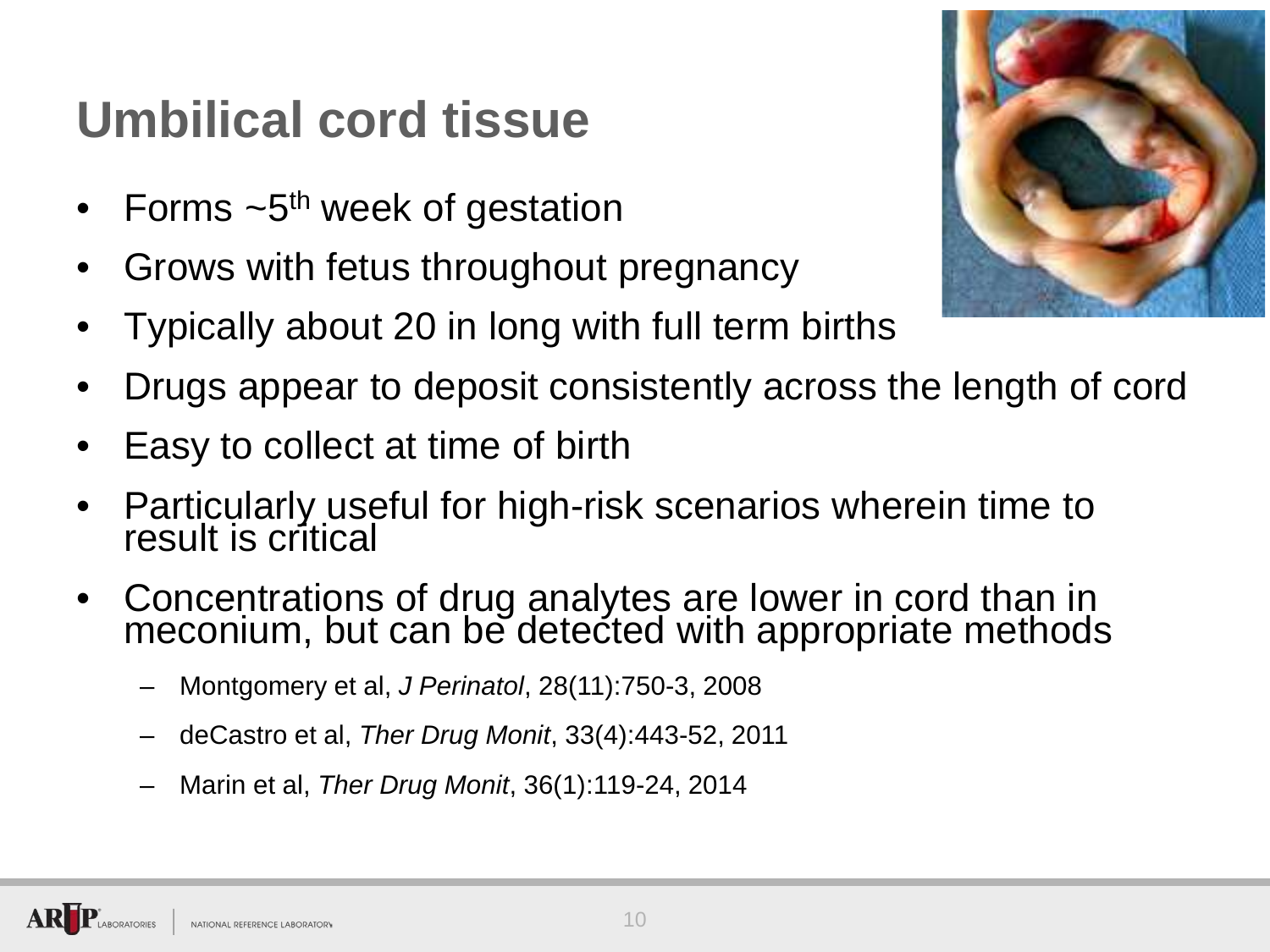#### **Overall positivity rate at ARUP ~73% (n=76,631)**



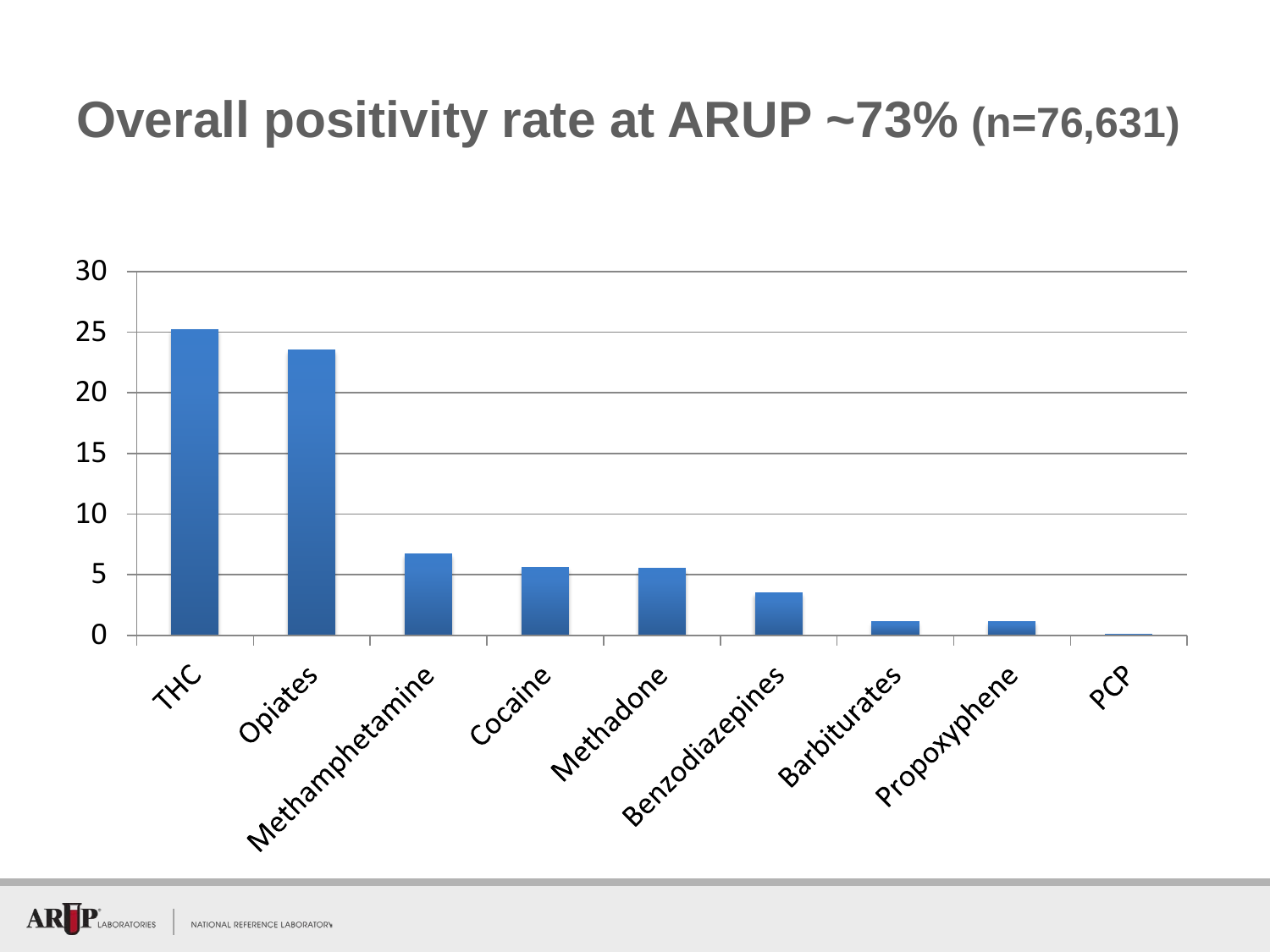### **Algorithm for evaluation of results**

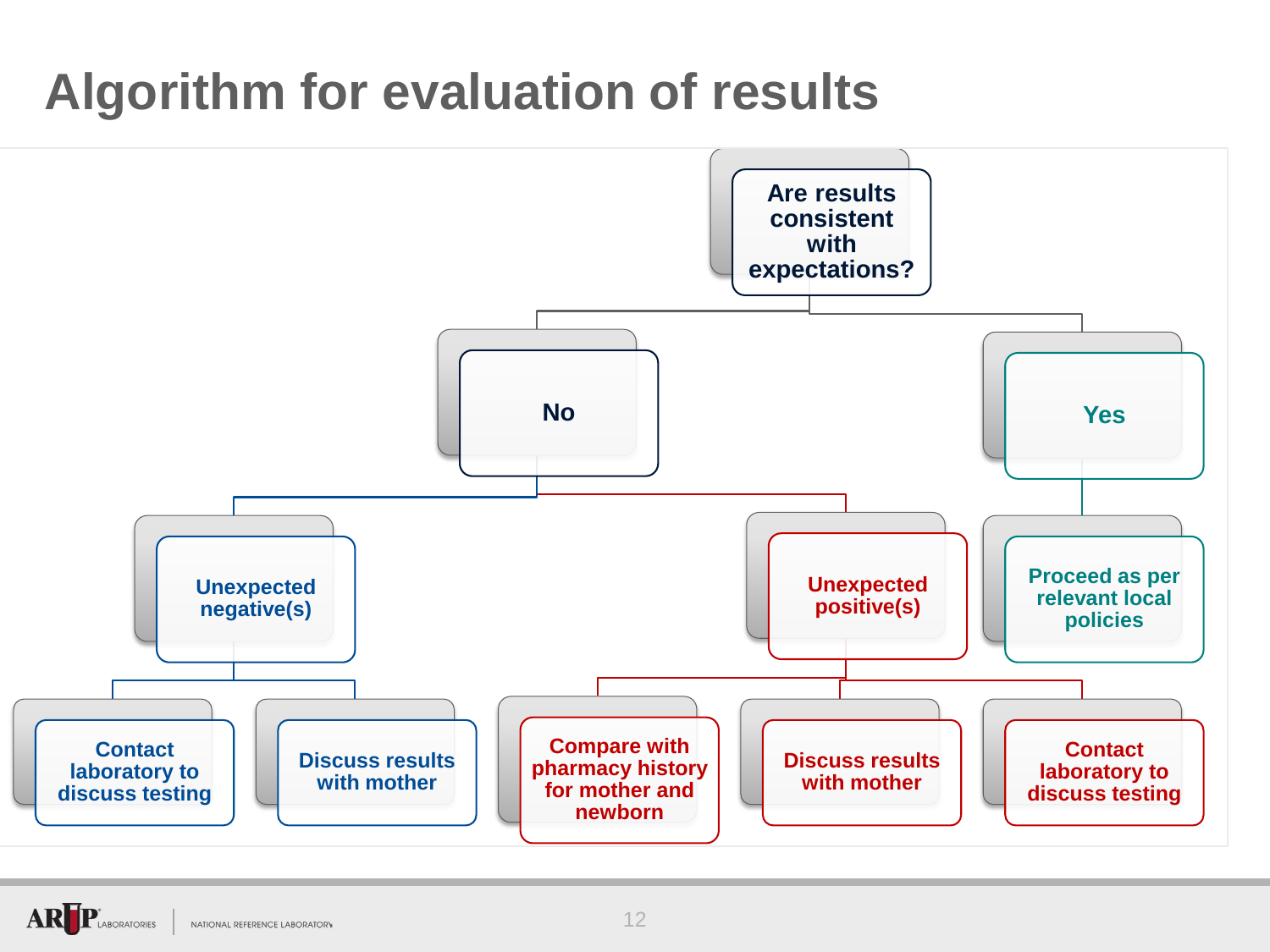#### **Frequently asked questions**

- Can we detect first trimester exposures?
- Can we detect how frequently the mother used drugs, time of last use, and/or how much was used?
- Can we detect drugs administered in the hospital?
- Can we determine how and when a newborn will be affected by drug exposure(s)?
- What if results from twins or triplets don't agree?
- What are the typical patterns of results observed?

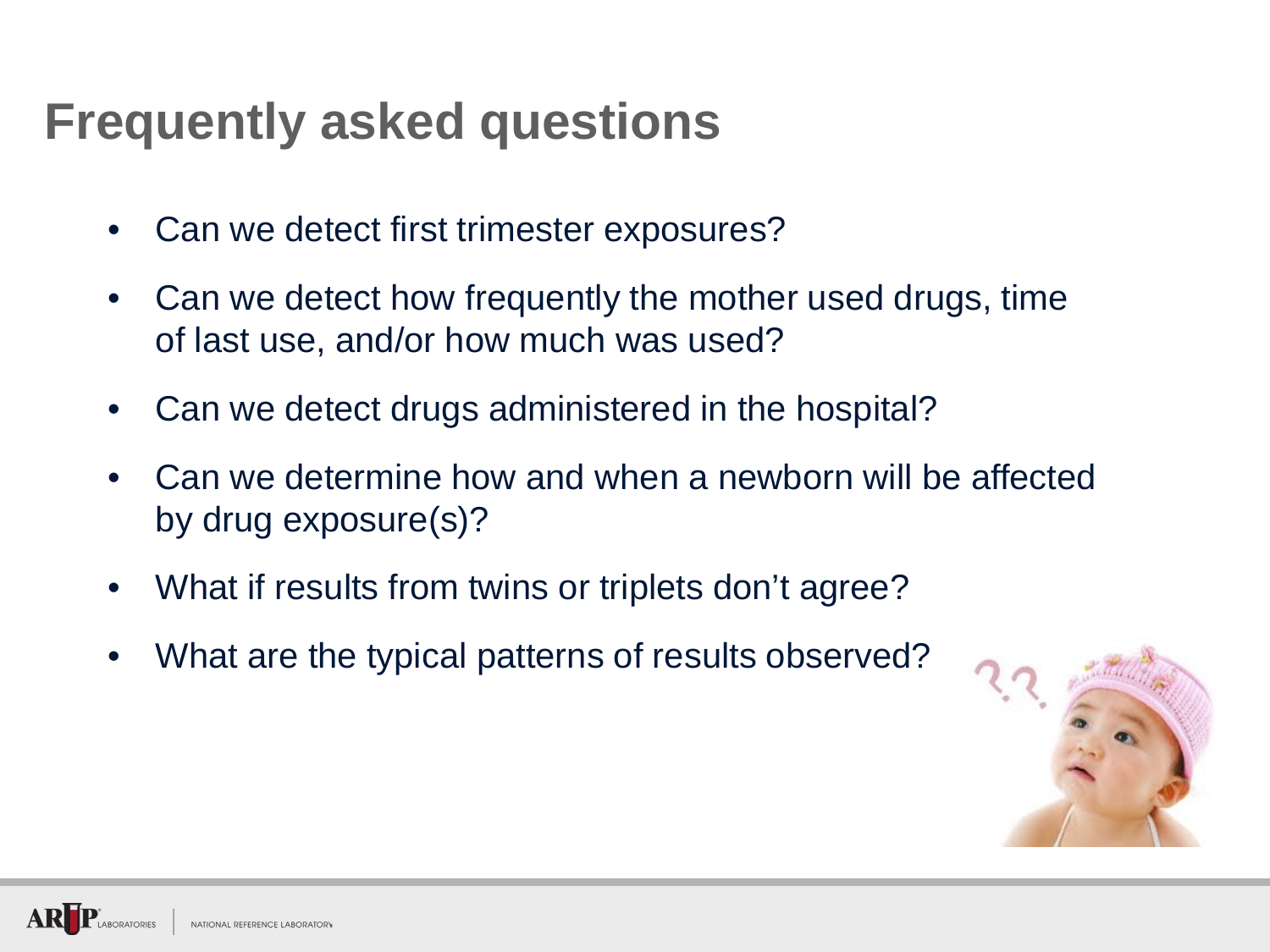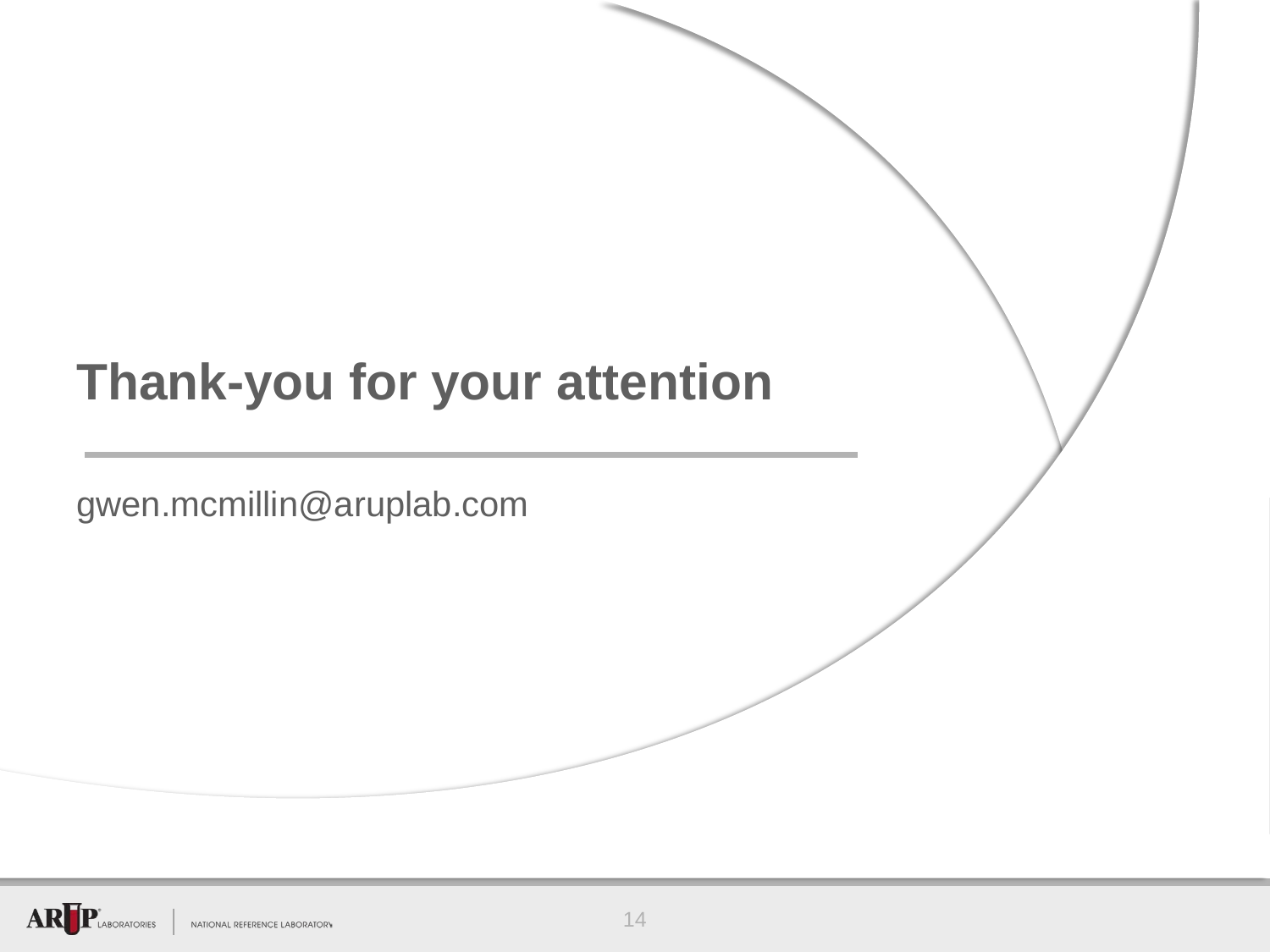### **Examples of Recent ARUP References**

#### **Meconium**

- Marin SJ, Merrell M, McMillin GA. (2011). Drugs of abuse detection in meconium: a comparison between ELISA and biochip microarray. *J Anal Toxicol*, *35*(1), 40-5.
- Wood KE, Krasowki MD, Strathmann FG, McMillin GA. (2014) Meconium Drug Testing in Multiple Births in the United States. *J Anal Toxicol*, Sep;38(7):397-403.
- Wood KE, Sinclair LL, Rysgaard CD, Strathmann FG, McMillin GA, Krasowski MD. (2014) Retrospective Analysis of the Diagnostic Yield of Newborn Drug Testing. *BMC Pregnancy Childbirth*, 14(1):250. Published online July 29, 2014.
- McMillin GA, Wood KE, Strathmann FG, Krasowki MD. (2015) Patterns of Drugs and Drug Metabolites Observed in Meconium; What Do They Mean? *Ther Drug Monitor*, Jan 6 [Epub ahead of print].

#### **Umbilical cord tissue**

- Marin SJ, Christensen RD, Baer VL, Clark CJ, McMillin GA. (2011). Nicotine and metabolites in paired umbilical cord tissue and meconium specimens. *Ther Drug Monit*, *33*(1), 80-5.
- Chittamma A, Marin SJ, Williams JA, Clark C, McMillin GA. (2013). Detection of In Utero Marijuana Exposure by GC-MS, Ultra-Sensitive ELISA and LC-TOF-MS Using Umbilical Cord Tissue. *J Anal Toxicol*, *37*(7), 391-4.
- Marin SJ, Metcalf A, McMillin GA. (2014) Comparison of Methods for Extraction of Drugs from Umbilical Cord Tissue. [Abstract] *Presented at the Society for Forensic Toxicology Annual Meeting, October 2014.*
- Marin SJ, Metcalf A, Krasowski MD, Linert BS, Clark CJ, Strathmann FG, McMillin GA. (2014). Detection of Neonatal Drug Exposure Using Umbilical Cord Tissue and Liquid Chromatography Time-of-Flight Mass Spectrometry. *Ther Drug Monit*, Feb;36(1):119-24.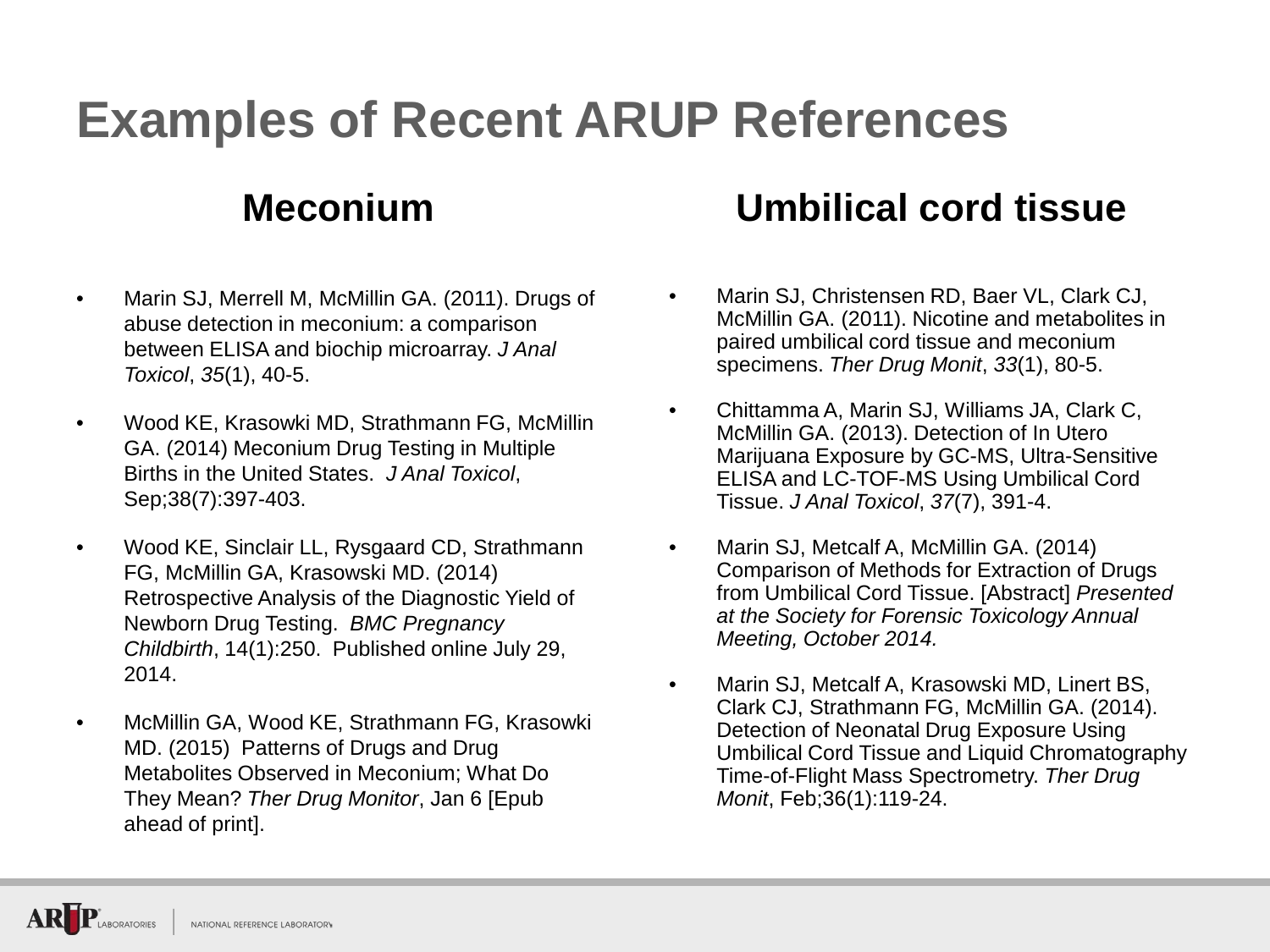## **Summary and Conclusions**

- Meconium and umbilical cord can detect drug-exposed newborns
	- Qualitative results agree well between specimen types, for most drugs
	- Preferred specimen may depend on the hospital model for selection of newborns to test; umbilical cord is available at birth
	- Umbilical cord avoids detection of drugs administered to the newborn
- Drug detection reflects exposure based on test design, drug stability and recovery from the specimen matrix, drug use patterns, and timing of specimen collection relative to drug use
- Interpretation of results requires consideration of maternal admissions, pharmacy history for mother and newborn, and consultation with the laboratory regarding the testing performed